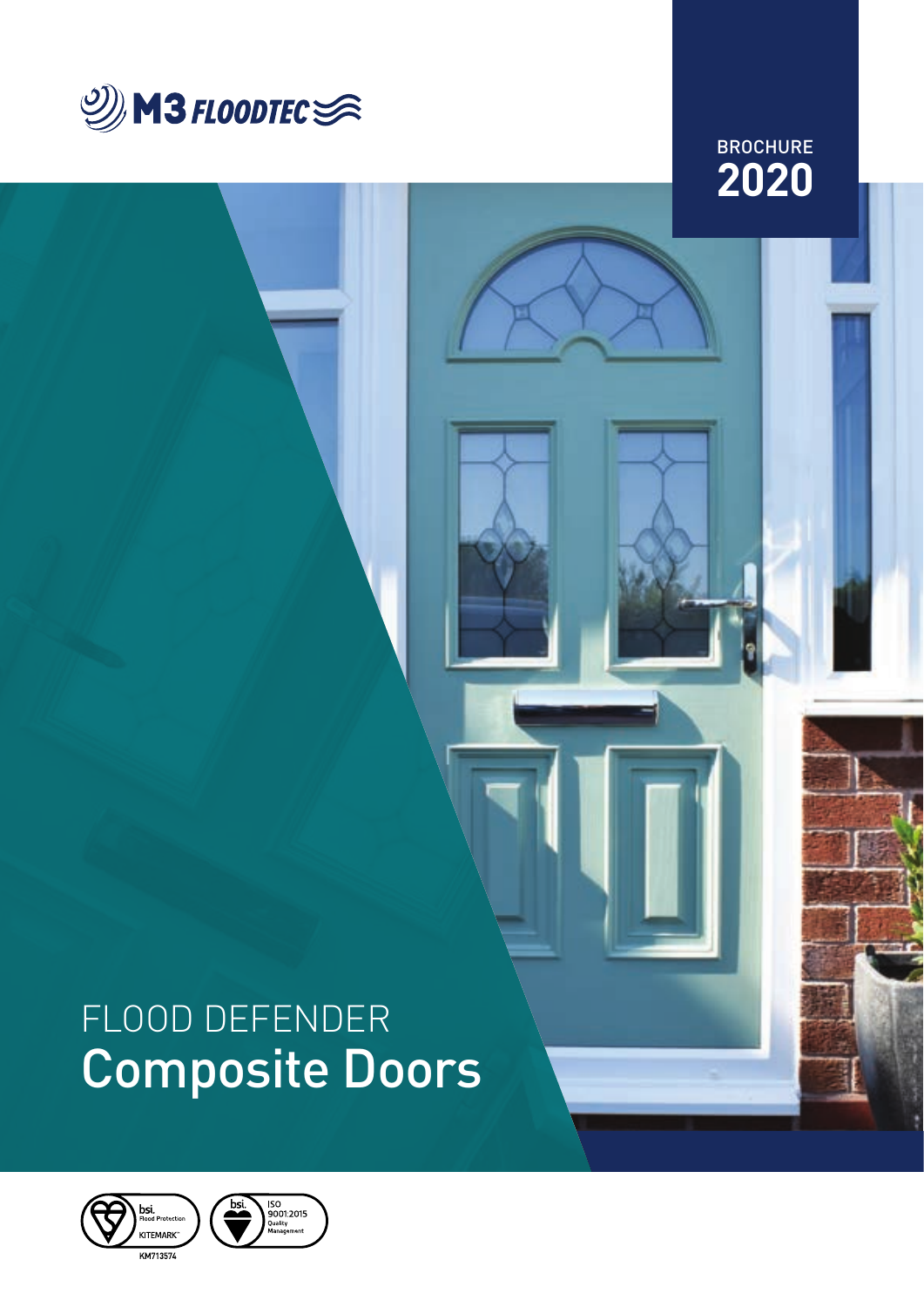## WHY CHOOSE THE FLOOD DEFENDER COMPOSITE DOOR?

**The advantage of the Composite Door range is its flexibility. Whilst every door has been designed to provide superior flood protection, customers can personalise their finished look by combining door style, glass choice, side panels, door furniture and colour to suit their individual property.**

All of our glass panels are triple glazed. External facing glass is clear. Internal facing glass is available in a clear, satinized, Minster or Stippolyte finish. Satinized glass designs are only available with a clear internal facing glass finish.

- Kitemark certified to PAS 1188-1:2014
- Double rebate, high strength structure
- Superior quality seals
- A energy efficiency rating
- Triple glazing in a range of glass options
- A choice of 10 attractive woodgrain colour finishes

### 4 STEPS TO CHOOSING YOUR DOOR

| <b>1. SELECT YOUR DOOR</b>           | Pages 2 & 3 |
|--------------------------------------|-------------|
| 2. SELECT YOUR GLASS DESIGN          | Page 4      |
| 3. SELECT YOUR DOOR COLOUR           | Page 5      |
| <b>4. SELECT YOUR DOOR FURNITURE</b> | Page 5      |

DOOR DESIGNS Choose from our range of solid or glazed doors. Available in all colours. Max door only size - 997mm x 2178mm. Min door only size - 869mm x 1938mm.



Name: Georgian Solid Colour: All colours



Name: Palermo Solid Colour: All colours



Name: T&G Solid Colour: All colours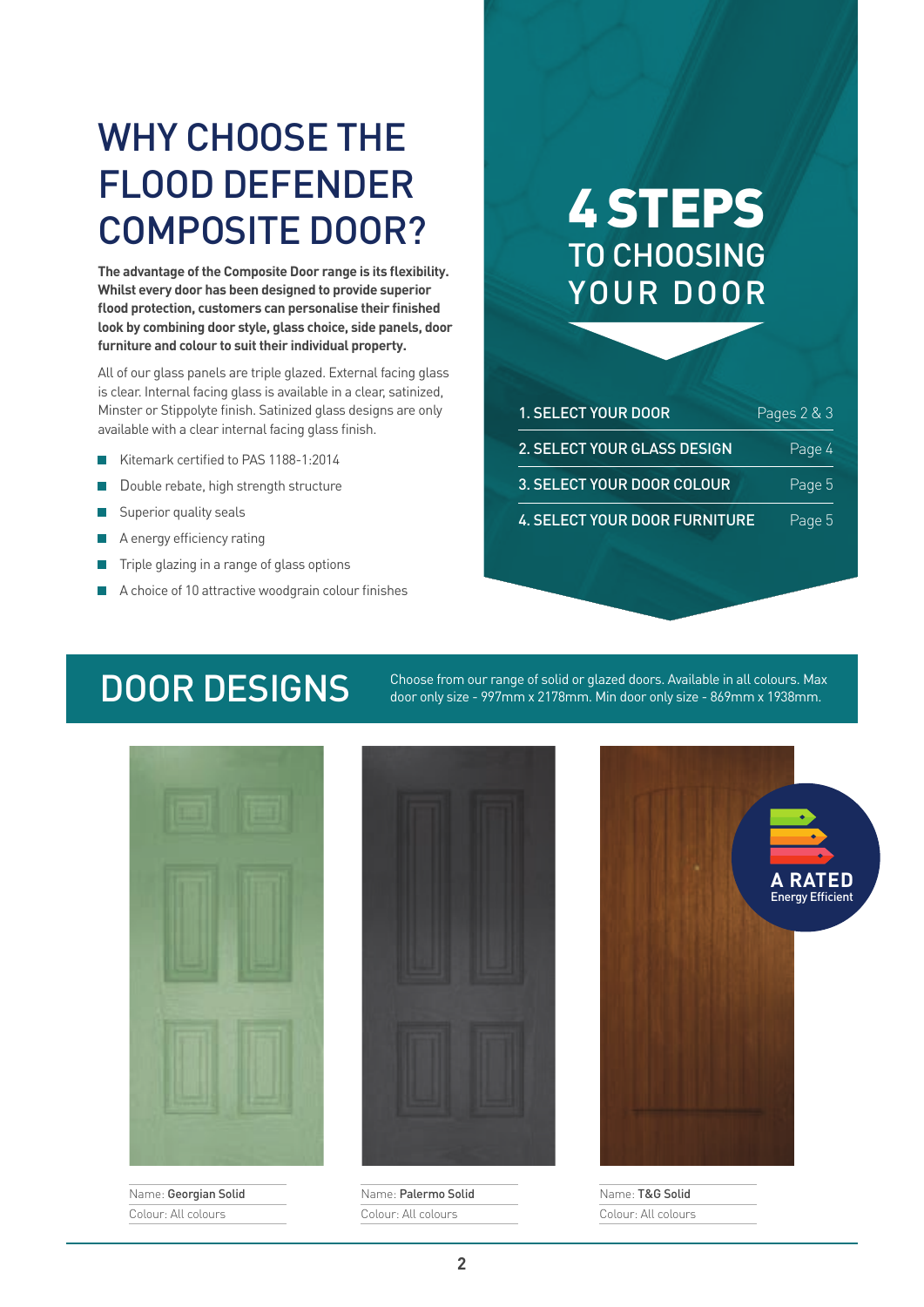

Name: Georgian CD1 Colour: All colours Glass: TG8, TG10



Name: Giza Colour: All colours Glass: TG61, TG62



Name: Edinburgh Colour: All colours Glass: TG101, TG103



Name: Georgian CD2 Colour: All colours Glass: TG8, TG10



Name: Sunbeam CD1 Colour: All colours Glass: TG41, TG36



Name: Viking Colour: All colours Glass: TG128, TG129



Name: Palermo CD Colour: All colours Glass: TG23, TG154



Name: Sunbeam CD2 Colour: All colours Glass: TG41, TG36



Name: Dublin Colour: All colours Glass: TG155, TG160



Name: Cairo Colour: All colours Glass: TG63, TG65



Name: Naples

Colour: All colours Glass: Minster, Sandstone



Name: T&G CD Colour: All colours Glass:TG46, TG47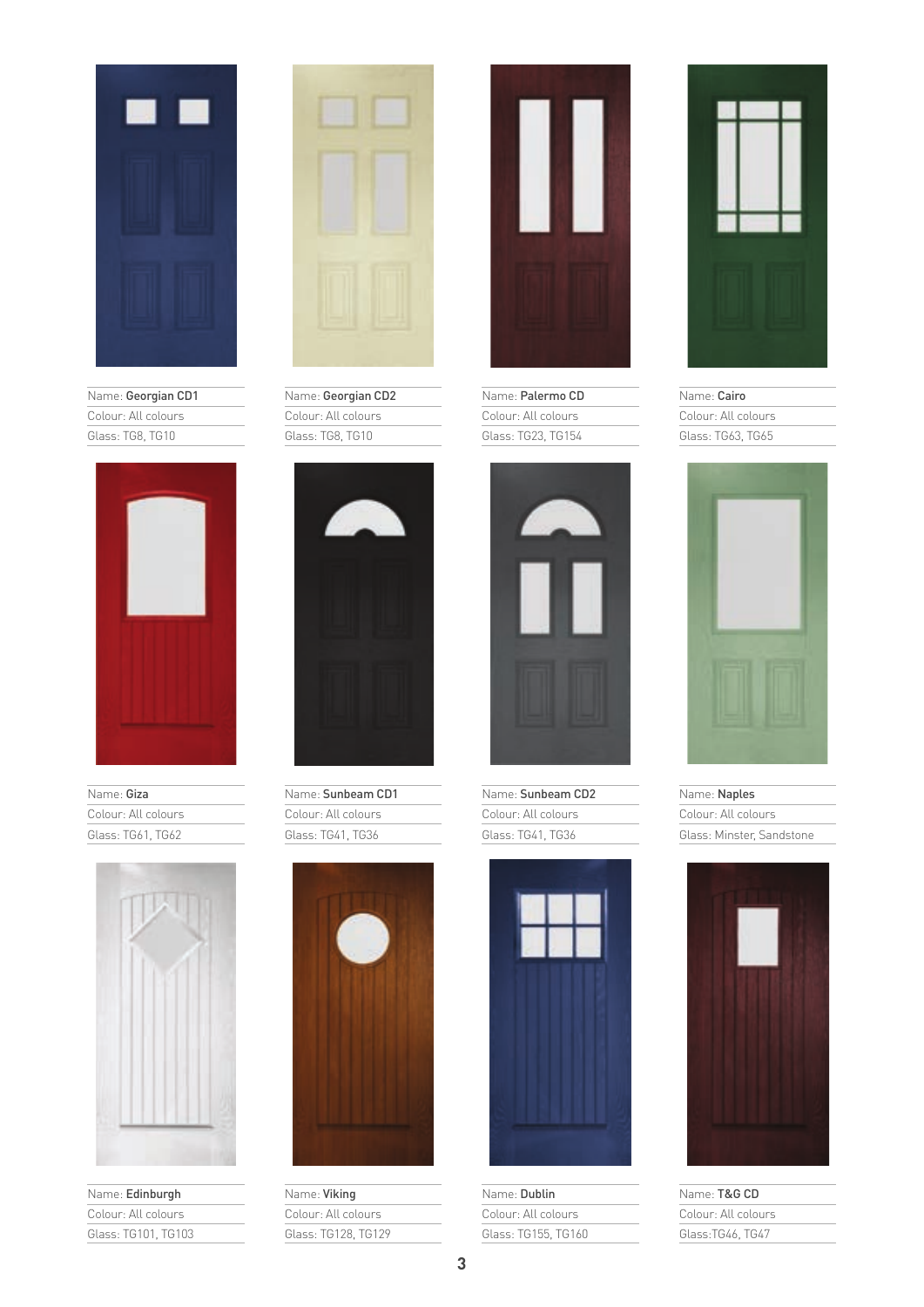GLASS DESIGNS <sup>Once you have chosen your door style, choose from 2 options for your glass<br>design. Side panels are available for all doors styles to match your door glass.</sup>











TG46 Sanitised TG47 Minster Stippolyte



TG8 TG10 Sanitised TG23 TG154 Sanitised





TG41 TG36 Sanitised TG101 TG101 TG103



TG128 Sanitised TG129 Sanitised TG155 Sanitised TG160 Sanitised









TG63 Sanitised TG65 TG61 Sanitised TG62

















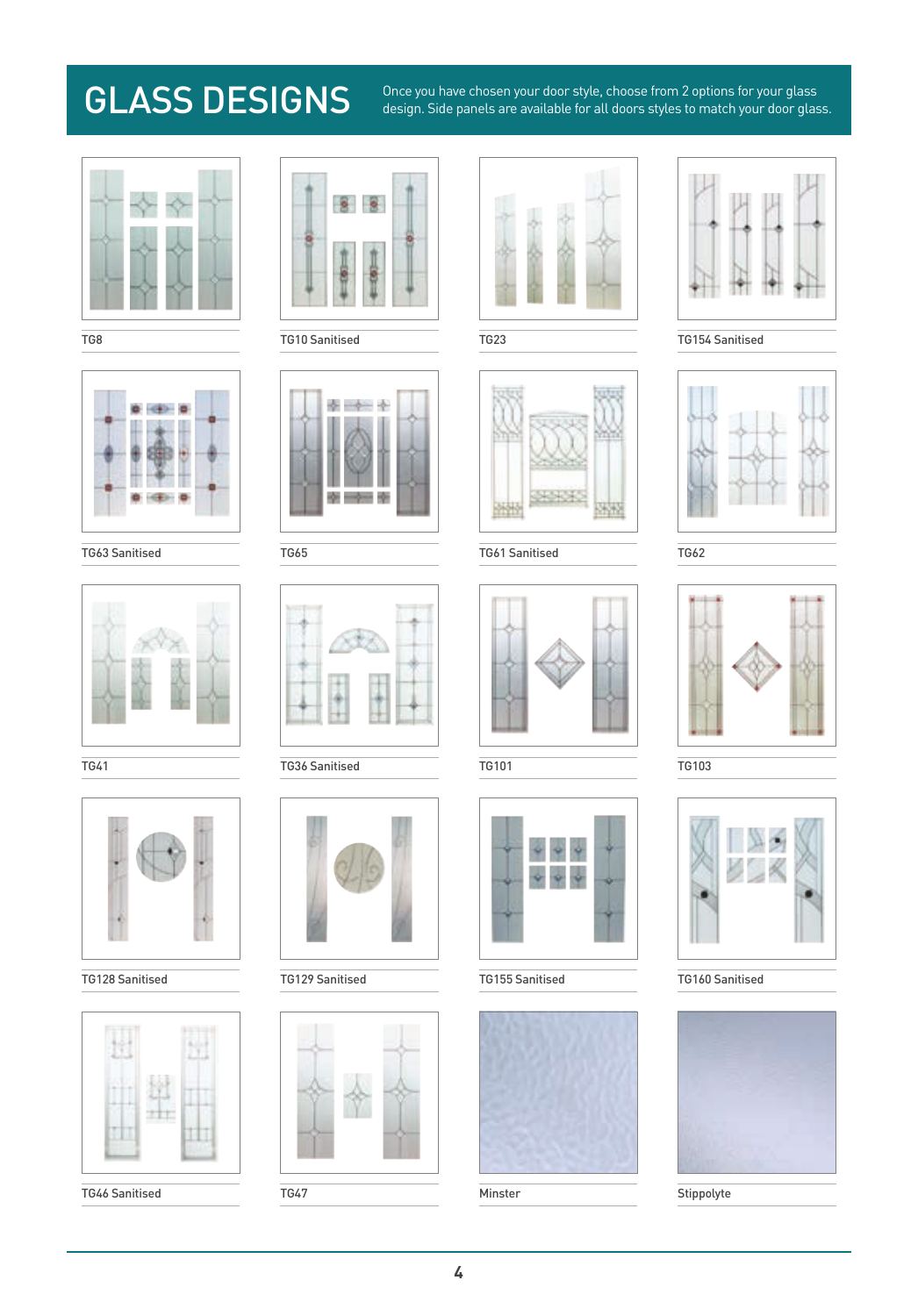### **Quality tested & certified.**

Our Composite doors have been thoroughly tested and checked, time and again, and proven to meet a recognised industry standard.





DOOR COLOURS Choose from 10 attractive woodgrain colour finishes. Door frames are<br>available in white finish as standard. Call us for details on other finishe available in white finish as standard. Call us for details on other finishes.

| White (W)      | Cream (C)     | Red (R)   | Blue (B)       | Black (BK)     |
|----------------|---------------|-----------|----------------|----------------|
| Light Oak (LO) | Rosewood (RW) | Green (G) | Chartwell (CW) | Anthracite (A) |

### DOOR FURNITURE Choose from black, chrome, gold or white finishes.







Letterplates **Letterplates** Knockers